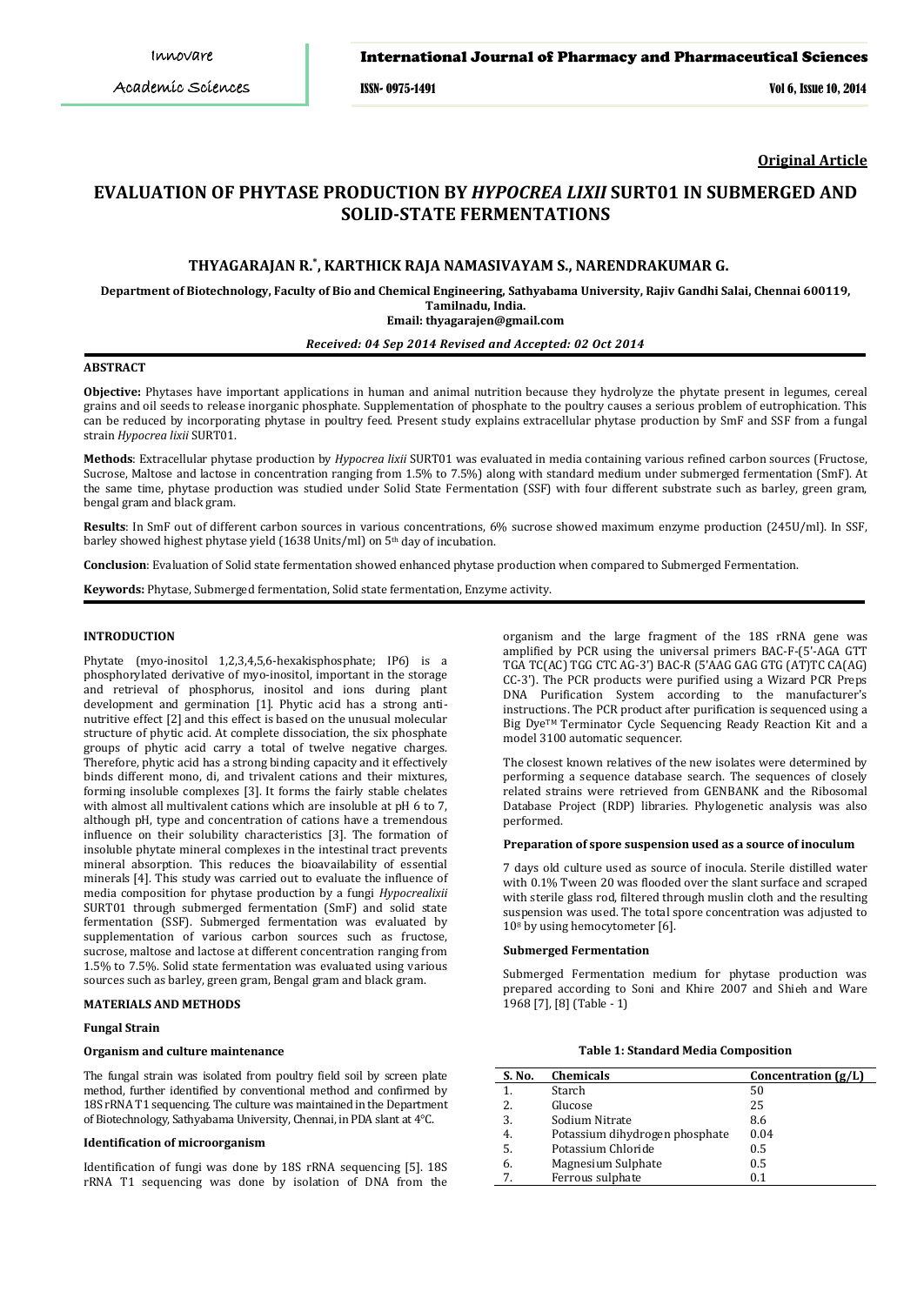**Table 2: Supplemented Carbon sources**

| <b>Supplemented Sources</b> | Concentration in %         |
|-----------------------------|----------------------------|
| Fructose                    | 1.5, 3.0, 4.5, 6.0 and 7.5 |
| Sucrose                     | 1.5, 3.0, 4.5, 6.0 and 7.5 |
| Maltose                     | 1.5, 3.0, 4.5, 6.0 and 7.5 |
| Lactose                     | 1.5, 3.0, 4.5, 6.0 and 7.5 |
|                             |                            |

100 ml of fermentation media was prepared in 250 ml of a conical flask and autoclaved. Different carbon sources in various concentration as shown in Table – 2 were filter sterilized and supplemented in fermentation media.0.1 ml (10<sup>8</sup>spore/ml) suspension was added aseptically. The inoculated flask was kept under shaking (150 RPM) for 5 days at room temperature. After the incubation, the media was filtered through muslin cloth to remove mycelia debris and the collected filtrate was centrifuged at 10000 RPM for 10 minutes. The supernatant was collected and used as crude enzyme source.

# **Solid State Fermentation** [9], [10]

Ten grams of green gram, Bengal gram, black gram andBarley were taken separately as the solid substrate and transferred to 250 mL conical flask. 10 ml of sterile distilled water was added to moisture the content. The flasks were cotton plugged and sterilized at 121°C under 15 psi for 20 min. The flasks were cooled to room temperature and were then inoculated with 1.0 ml fungal suspension(10<sup>8</sup>spores/ml).

The substrate cultures were incubated at 35ºC for 120 hrs. The flasks were shaken twice a day. All the experiments were run parallel in triplicate. After fermentation, 50 ml of 2 % aqueous solution of calcium chloride was added to each flask. Flasks were put in a rotary shaker operated at 200 RPM for 2 hours at room temperature for the extraction of an enzyme from fermented mass [11]. The suspension was squeezed and it was centrifuged at 5000 RPM for 20 minutes at 40 C. The clear supernatant was used as crude enzyme source.

# **Phytase assay** [12]

Phytase activity was measured in an assay mixture containing 44.1 mM phytic acid and 200 mM glycine buffers (pH 2.8) and suitably diluted enzyme. Reaction mixture is incubated at 37°C for 30 minutes, colour reagent was added and the developed colour was read colorimetrically at 400 nm. One enzyme unit was defined as the amount of enzyme liberating 1 µmol of inorganic phosphate in 1 min under the assay conditions. Concentration of protein was determined using the Lowry et al 1951[13] method using bovine serum albumin as standard. Each experiment was carried out in triplicate and the values reported as the mean of three such experiments in which a maximum of 3–5% variability was observed.

#### **Statistics**

Values in the figure are expressed as mean ±(SE). The Student t-test was used to assess differences of means. Conventional Windows software was used for statistical computations. A value of p < 0.05 was considered to assessstatistical significance

### **RESULT AND DISCUSSION**

#### **Microorganism**

Isolated fungi were subjected to 18sRNA T1 sequencing and showed 95% homology with Hypocrea lixii. Further the sequenced organism was named as *Hypocrealixii*SURT01. This sequence was submitted to Genebank and received an accession number HQ75779.

#### **18S rRNA sequence**

>gi|340343840|gb|HQ875779.1| Hypocrea lixii strain SURT01 internal transcribed spacer 1, partial sequence; 5.8S ribosomal RNA gene, complete sequence; and internal transcribed spacer 2, partial sequence

TGTGAACGTTACCAAACTGTTGCCTCGGCGGGATCTCTGCCCCGGGTGC GTCGCAGCCCCGGACCAAGGCGCCCGCCGGAGGACCAACCAAAAATTTT ATTGTATACCCCCTTGCGGGGTTTTTTATAATTTGAGCCTTTTTGGCGC CTTTTGTAGGCGTTTTGAAAATGAATCAAAAATTTCAACAACGGATTT TTTGGTTTTGGCATCGATGAAGAACGCAGCGAAATGCGATAAGTAATG TGAATTGCAGAATTCAGTGAATCATTGAATTTTTGAACGCACATTGCG CCCGCCAGTATTTTGGCGGGCATGCCTGTCCGAGCGTCATTTCAACCCT TGAACCCCTCCGGGGGGTTGGCGTTGGGGATTGGCCCTCCCTTAGGCGG TGGCCGTCTCCGAAATACAGTGGCGGTCTCGCCGCAGCCTCTCCTGCGC AGTAGTTTGCACACTCGCATCGGGAGCGCGGCGCGTCCACAGCCGTTAA ACACCCAACTTCTGAAA



## **Fig. 1: Phylogenetic analysis of** *Hypocrea lixii* **SURT01**

### **Effect of Carbon Source Supplementation in Submerged Fermentation**

The effect of various carbon sources on phytase production at different concentration was given in table-3 and figure-2. The results indicated that among the tested carbon sources 6% sucrose supplementation showed maximum phytase production (245 Units/ml) when compared to other carbon sources used in this study. Prasanthakumari *et al* 2011 [14] reported in fungi (PF-3) isolated from soil produced maximum phytase production (47 Units/ml) when sucrose is used in the medium. The effect of various carbon source on protein concentration is shown in Table-4, and Figure-3.

| Table 3: Effect of various carbon sources on enzyme activity |  |  |  |
|--------------------------------------------------------------|--|--|--|
|                                                              |  |  |  |

| S. No. | Concentration in % |          |         | <b>Enzyme Activity (units/ml)</b> |         |  |
|--------|--------------------|----------|---------|-----------------------------------|---------|--|
|        |                    | Fructose | Sucrose | <b>Maltose</b>                    | Lactose |  |
|        | ل د 1              | 57.5     | 75      | 37.5                              | 37.5    |  |
|        | 3.0                | 97.5     | 135     | 57.5                              | 57.5    |  |
|        | 4.5                | 132.5    | 170     | 95                                | 135     |  |
|        | 6.0                | 152.5    | 245     | 150                               | 192.5   |  |
|        | ר. /               | 170      | 227.5   | 132.5                             | 172.5   |  |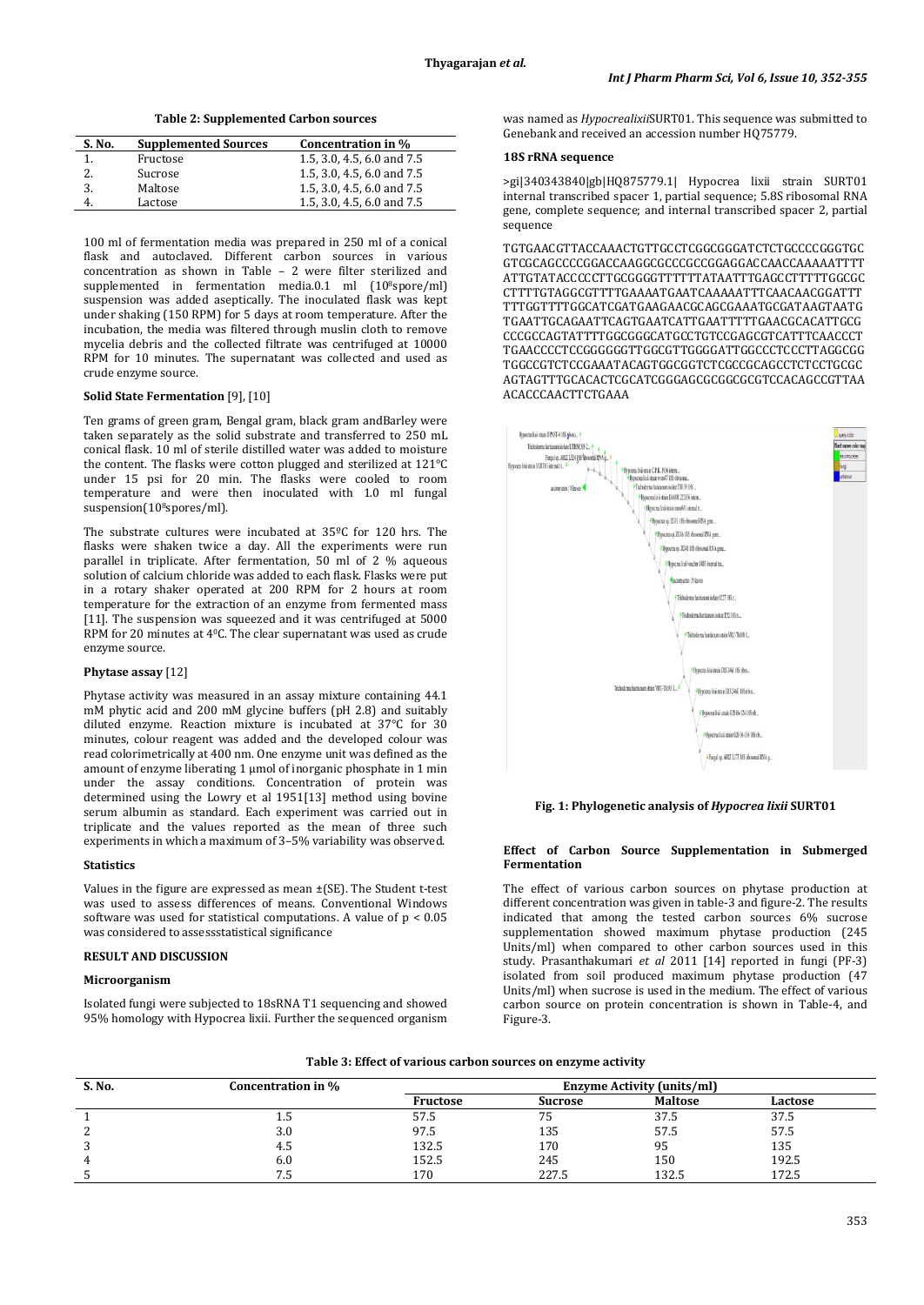| S. No. | Concentration in % |                 |                | <b>Protein Concentration (mg/ml)</b> |         |  |
|--------|--------------------|-----------------|----------------|--------------------------------------|---------|--|
|        |                    | <b>Fructose</b> | <b>Sucrose</b> | <b>Maltose</b>                       | Lactose |  |
|        | ل د 1              |                 | 9.5            |                                      |         |  |
|        | 3.0                | 9.5             |                |                                      | 9.5     |  |
|        | 4.5                | 11.5            |                | ΙU                                   | 17.5    |  |
|        | 6.0                | 17.5            | 22.5           | 15.5                                 | 23      |  |
|        |                    | 15.5            |                | 13.3                                 | 41      |  |



**Fig. 2: Effect of various supplemented carbon sources on phytase activity**



**Fig. 3: Effect of Carbon Source Supplementation on protein.**

## **Solid State Fermentation**

Substrates used in solid state fermentation are protein rich also provide carbon source, vitamins and minerals. Different solid sources like barley, green gram, black gram and bengal gram were explored for phytase production. Results showed that barley recorded maximum phytase activity (1638 Units/ml) (Fig .4). It might be due to the reason that barley provides adequate amount of nutrient. Spier*et al* 2008 [15] showed that *A. ficuum*NRRL 3135 produced 26 U/gby using citric pulp and other residues of the agroindustry.

**Table 5: Effect of various substrates of Enzyme activity**

| S. No. | <b>Solid Substrate</b> | Enzyme Activity (U/ml) |
|--------|------------------------|------------------------|
|        | Barley                 | 1638                   |
|        | Green gram             | 658                    |
|        | Bengal gram            | 1106                   |
|        | Black gram             | 336                    |

According toNgo Thanh Xuan et al., 2009 [16] reported that phytase gene from *Aspergillur niger* XP was cloned in *P. pastoris* which showed higher expression of phytase production*.* Chen, *et al.,*2004 [17] reported E. coli appA gene in *P. pastoris* with the maximum phytase activity after an induction period of 96 h was 118 to 204 IU/ml at the flask scale and  $1880 - 4946$  IU/ml for high cell-density fermentation.



**Fig. 4: Effect of various substrates of Phytase activity**

# **CONCLUSION**

Phytase are eco-friendly enzymes that are widespread in nature. Their supplementation to animal feed is an effective way to increase the availability of phosphorous to animals, thus improving their performance and reducing manure-born phosphorous pollution. The advantages of solid state fermentation due to the culture medium is not free flowing, depth of the medium is usually shallow, fungal growth involves penetration of the hyphae deep into solid substrate particles.

In this study optimization of phytase production was carried by using a fungi *Hypocrea lixii* SURT01 (Poultry soil isolate) through submerged fermentation and solid state fermentation. Out of various carbon sources used 6% sucrose recorded maximum phytase production. Maximum increase in Phytase activity was observed in barley under solid state fermentation.

# **CONFLICT OF INTEREST**

Declared None

### **REFERENCES**

- 1. Raboy V. *myo*-Inositol-1, 2, 3, 4, 5, 6 hexa*kis*phosphate. Phytochemistry 2003;64:1033-43.
- 2. Pallauf J, Rimbach G. Effect of Supplementation Phytase on Mineral and Trace Element Bioavailability and Heavy Metal Accumulation in Pigs with Different Type of Diets. In: Coelho MB, Kornegay ET, editors. Phytase in Animal Nutrition and Waste Management. Mount Olive, New Jersey: BASF; 1996. p. 451–65.